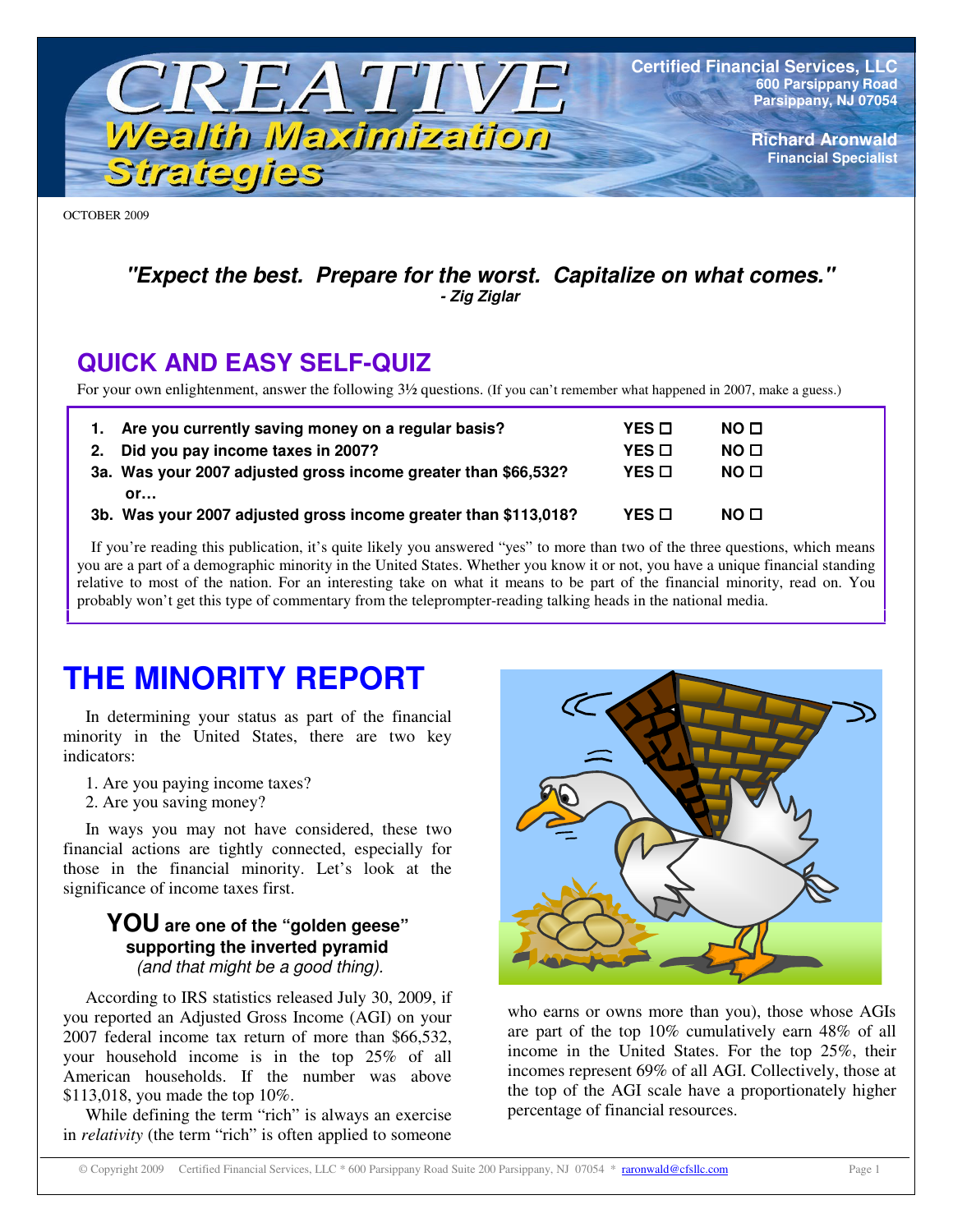Even though it's possible that some with high AGIs may not pay income taxes (because of other factors like a large number of dependents, high deductible expenses and/or tax credits), those in the top 25% of AGI in the United States paid more than 86% of all the income taxes collected in 2007, with the top 10% accounting for 71% of all income taxes paid. (Note that these statistics do not include amounts paid as FICA or Medicare taxes; the figures are just the amount assessed by the federal government against your income.)

To simplify these numbers, look at it like this:

#### **The top 10% of household incomes… earn 48% of all US income…and pay 71% of all income taxes.**

**The top 25% of household incomes… earn 69% of all US income…and pay 86% of all income taxes.**

Conversely, those in the bottom 50% of AGI paid less than 3% of all income taxes. In an April 13, 2009 *Wall Street Journal* opinion piece, former presidential advisor Ari Fleischer says Congressional Budget Office statistics show that **40% of Americans pay no income tax at all.** Furthermore, the trend of the past decade, as well as current political sentiment, is for the top income categories to pay even higher percentages of income taxes going forward.

These numbers mean that if you are one of the top 25% or 10% in AGI, you are one of the "golden geese" that is relied on to deliver golden eggs for government use. As Fleischer explains it,

**"Picture an upside-down pyramid with its narrow tip at the bottom and its base on top. The only way the pyramid can stand is by spinning fast enough or by having a wide enough tip so it won't fall down. The federal version of this spinning top is the tax code; the government collects its money almost entirely from the people at the narrow tip and then gives it to the people at the wider side. So long as the pyramid spins, the system can work. If it slows down enough, it falls."**

At first look, being one of the individuals at the bottom of the inverted pyramid who pays to keep things going for everyone else may seem unfair. But maybe things for the wealthy minority aren't so bad.

#### **The financial minority is larger than you might think**

Carl J. Milsted is a theoretical physicist who, according to his weblog\* "dabbles in economics and political activism." In a September 11, 2009 article "The

Real Secret of the Super Rich", Milsted makes an extensive statistical analysis of the distribution of income in the United States in comparison to standard bell curve results. His conclusion: There are a lot more wealthy people in the United States than should be expected, at least according to models used to make statistical predictions. In Milsted's words, "the rich defy the norm. They are *way* outside the bell curve."

Another way of looking at it is that the United States, in spite of its flaws and critics, still offers more financial opportunity to more people in comparison to other countries and economic systems.

*\*www.holisticpolitics.org – PaidToBeRich.blogspot.com*

#### **The wealth of the minority grows faster – and receives government support**.

In general, the amount of taxation imposed by various government entities in the United States is high. In particular, the income tax burden on the financial minority is steep. But while it is true that income taxes have risen disproportionately for the top 25%, their incomes have also increased disproportionately as well. For example, the AGIs of the top 1% rose 50 percent from 2001-2007, while the increase was only 29% for the bottom 50 percent. Simply put, the rich got "more rich" than everyone else over that seven-year period.

This quirky occurrence – the rich getting richer even as they are taxed more – is a unique characteristic of a "mixed economy" where governments attempt to manage the national economy, but do not control it entirely. How does this happen? Here's a simplified explanation: Taxes, tariffs and other monetary policies are used to siphon some of the productivity of the wealthy to pay for government programs and services (social welfare, consumer regulation, law and order, national defense, etc.). Once governmental units establish streams of revenue, they don't want them to dry up, because if there is no financial production, there will be no economy to manage. It's the personification of the golden goose fable: If governments want ongoing streams of revenue from their citizens, they can't kill the ones who generate them. Since they generate and hold a disproportionate percentage of income and assets, governments need the financial support (or at least compliance) of wealthy individuals.

This dependence on the wealthy minority results in what many economic observers call **corporatism**. According to Steven Malanga (writing in a column for *Real Clear Markets* on April 8, 2009), corporatism is "the notion that elite groups of individuals…committees or public-private boards can guide society and coordinate the economy from the top down and manage change by evolution, not revolution." Governments make the rules, but they make them in concert with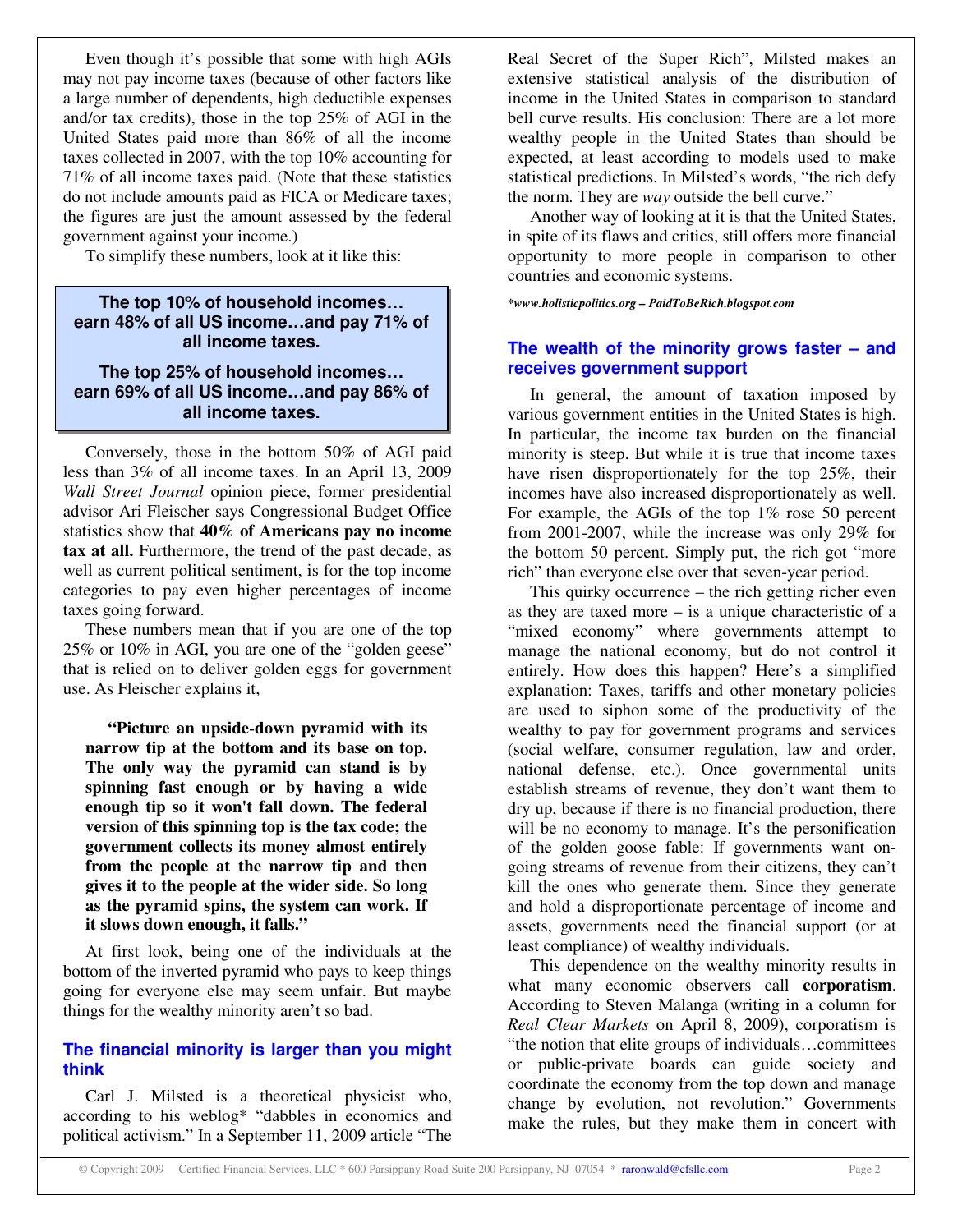those who will be most affected by them. And since all governments (at the federal, state and local levels) need money to function, they have a vested interest in maintaining a working relationship with the wealthy minority, despite the occasional populist rhetoric that is broadcast to the other 75% of the population.

On an institutional level, the corporatism mentality explains why some parts of the economy were considered "too big to fail" and received governmentsponsored financial assistance, while others were left to wither and die (or go into bankruptcy). On an individual level, it explains why most of the individual tax breaks end up being used by the wealthiest segment of the population. (One example: studies repeatedly show that 401(k) participation increases in proportion to income, partly because wealthier individuals have the ability to save more, but also because the tax advantage is greater for those in higher income tax brackets.)

The idea of governments supporting the wealthy minority may sound like political commentary, but this isn't a liberal or conservative talking point. Commentators from very disparate ends of the political spectrum say the same thing: The current economic system helps the wealthy – once they get there – and gives them an edge going forward.

A September 21, 2009. *Huffington Post* article by Dean Baker, Co-Director of the Center for Economic and Policy Research makes this comment:

**"It is now pretty much official policy that financial giants…will not be allowed to fail. If their bad investment decisions again bring them to the edge of bankruptcy, the federal government will again rush to the rescue, handing out whatever cash and loans are needed to keep the banks afloat.**

**"This status gives these banks a clear edge in credit markets against their smaller competitors. If everyone knows that the government can be counted on to come to the rescue of these banks, then there is less risk in lending them money. Therefore, they pay lower interest rates than if they had to borrow in a free market."**

This perspective can be applied at an individual level. Individuals with money get the tax breaks – because they *have the money to take advantage of them.* Taxable income from capital gains receives favorable tax treatment compared to income from wages. Mortgage interest deductions are for homebuyers, not renters. Just like Baker's "financial giants," individuals in the wealthy minority "have a clear edge in credit markets against their smaller competitors" – i.e., they can actually borrow money, and at better rates. And just like wealthy institutions,

government-sponsored "bailouts" are always a possibility.

You may not have thought of it this way, but an example of tax law adjusting to support/bail out the wealthy minority is the Roth IRA. As it became apparent that many wealthy individuals might actually pay more income tax when they withdrew funds from their IRAs and 401(k)s than the tax deduction they received for the deposit, the Roth IRA was established. Roth IRAs offer no tax deduction for the deposit, but incur no taxes on either gains or withdrawals. Besides establishing a new type of retirement account, new tax law also made it possible to convert a 401(k) or IRA to a Roth IRA, as long as you paid the tax on the old accounts before reconfiguring them. When the stock market tumbled, many people with IRAs and 401(k)s realized now might be a good time to pay the tax and make the change. As a special concession for Roth conversions executed in 2010, the IRS will allow for the tax payment to be spread over two years, instead of paid in the year the transaction is completed. A rather benevolent gesture by government, wouldn't you say?

#### **The necessity of the wealthy minority to save**

If the only things you're doing as a member of the financial minority are earning a big income and paying taxes, you're really not in the game. In order to take advantage of your minority status, it is imperative to accumulate assets. You must save – not only for your own financial well-being, but for the preservation of the whole inverted-pyramid/golden-goose system.

Remember, in order for governments to collect revenues, there must be people producing revenue. Someone must be making a profit. And while governments may be good at assessing taxes on profits, governments aren't intended to make a profit, and don't know how to make a profit.

Making a profit requires a forward-thinking, futureoriented mindset. People save because they understand that it's not only what is happening today that matters, but what could happen tomorrow.

Some of this saving reflects a prudent view of the future; that a job may not last forever, and things might

# **People who** *save* **provide the foundation for a functioning economy.**

have to be replaced. But saving is also the seed money for future productivity. Saving provides the capital that moves

innovative ideas into practical use. Eventually some of those innovations will become new engines of progress, improving existing markets and opening new ones. Whether its stems from an attitude of caution or ambition, people who save provide the foundation for a functioning economy.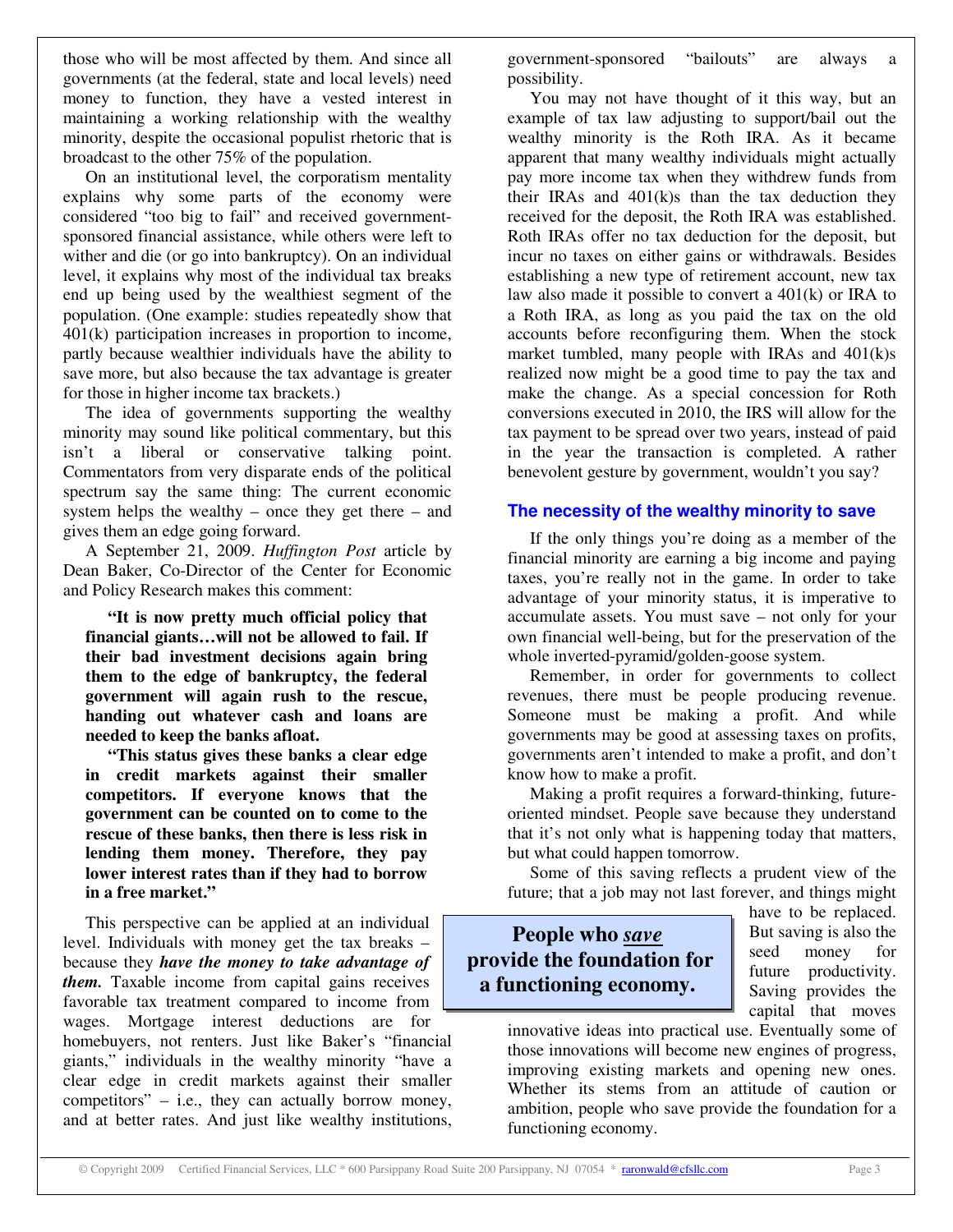This emphasis on saving and accumulating assets may read like an "Economics for Fifth-Graders" discussion, but a quick once-over of the facts reveals most Americans don't understand the importance of saving, or the consequences of not saving. Which is why the economic playing field is skewed to favor the wealthy minority.

#### **How to accumulate assets as part of the wealthy minority**

People acting on behalf of government (legislators, political analysts, economic advisors, etc.) may know that saving is a critical component in maintaining a solid economy. Often, they will enact legislation to encourage saving, such as IRAs or  $401(k)s$ , but the governmental perspective on saving and asset accumulation is prone to be short-sighted or incomplete.

Consider that the major purpose of IRAs or 401(k)s is to provide retirement income. That's a worthwhile savings goal, but there are plenty of other reasons to save. When Bill Gates was 25, what would have been the value of saving in a  $401(k)$  for retirement in 40 years as opposed to investing some of his savings directly in his business? In real life, especially when one is interested in making a profit, the need for capital is fluid, constantly changing. Most government-sponsored

asset accumulation programs don't offer much flexibility.

This leads to another counter-intuitive conclusion: The best way for the wealthy minority to save or accumulate assets is often outside of government programs – so that you can take full advantage of government programs at a later date.

Go back to the Roth IRA conversion example. The sticking point for making the transition from an IRA to a Roth IRA is paying the tax. In order to take full advantage of the potential long-term tax savings and avoid an early-withdrawal

penalty, you want to pay the conversion *cost* from "outside funds," i.e., from a non-qualified savings or brokerage account.

Along the same line of thought, since many qualified plans now have "catch-up" contribution clauses (another "adjustment" that benefits the wealthy minority), it might be to your long-term advantage to focus early accumulation efforts in places that offer more liquidity, knowing that gains could be poured over into an IRA, 401(k), etc. at a later date.

#### **The Pragmatic Idealist**

**If you're paying income taxes but not accumulating assets, it's time to reassess your financial behavior.**



There are compelling social and philosophical issues regarding the widening wealth gap in the United States between the top 25% and everyone else. In his article mentioned above, Ari Fleischer concludes America would be a better country if everyone paid taxes. Milsted, the theoretical physicist who dabbles in economics, is a staunch free-market supporter who says "I want to narrow the wealth gap by creating *more* millionaires. I want a society where it is *easier* to get rich, but harder to stay rich. And in the process we can dispense with many of those pesky government programs." Those are both interesting perspectives.

But this is not a discussion of the social or ethical ramifications of the gap between the wealthy minority and everyone else. It's simply a practical assessment of which approaches work best in light of the current state of affairs. As it stands, most people's economic lives would be better off if they were earning enough to both pay income taxes and save.

If you're paying income taxes but not accumulating assets, it's time to reassess your financial behavior. Because for those who earn enough to pay taxes but never acquire the saving habit, the long-term prognosis is they eventually become part of the financial majority.

If you are already saving, it might be time to address the other issue: What percentage of your asset

> accumulation program is placed into "outside" (outside of government control) sources?

> These concepts relating to your position as part of the financial minority may be a bit counter-intuitive, but relatively simple. However, the applications of these ideas can be complex (don't try a Roth IRA conversion on your own). **The practical answer: consult with your financial professionals!**

## **Life Insurance Policyholders Conclude: We Don't Want The Risk**

#### **"There are worse things in life than death. Have you ever spent an evening with an insurance salesman?" – Woody Allen**

For most people, discussing the working parts of a life insurance policy probably isn't captivating afterdinner conversation. But a recent report concerning the current state of the life insurance industry in the United States reveals some basic information that even Woody Allen might find worthwhile.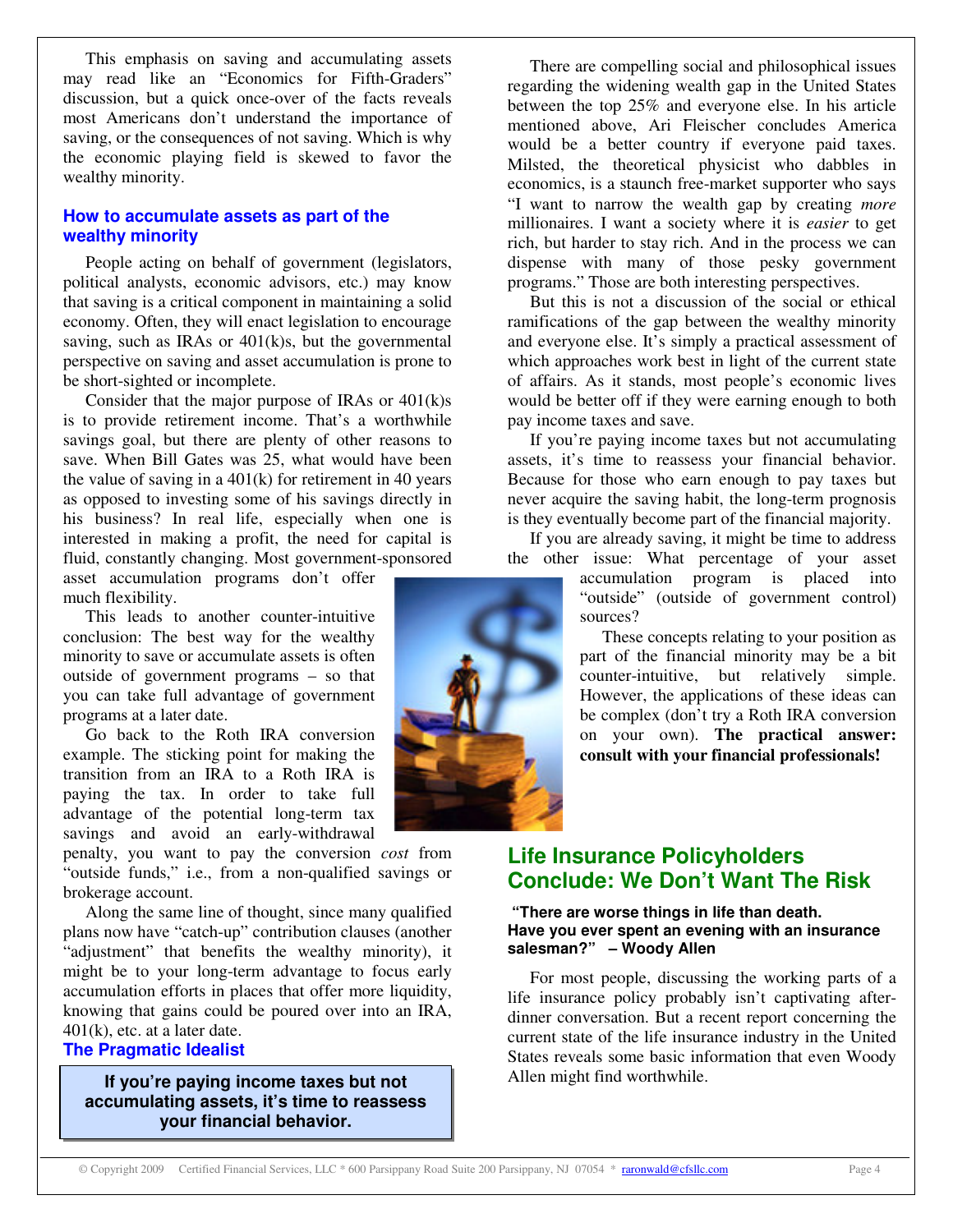#### **The Recession Hits Life Insurance Companies Too…**

While life insurance companies remain some of the most solid financial institutions in the world, sales of life insurance have been affected by the downturn in the economy. According to an August 31, 2009 report released by the Life Insurance Research and Marketing Association (LIMRA), annualized premiums are down 23% for the first six months of 2009, the greatest sixmonth decline since the second half of 1942.

Considering the declines in employment, housing and the stock market, it's not surprising that the recession would affect life insurers as well. People may want life insurance, may want to keep the life insurance they already have, but some just don't have the money to pay premiums. But the surprise is that certain types of life insurance have experienced great decline in sales while others did not.

The LIMRA report divided life insurance into four broad categories: Term, Whole Life, Universal Life and Variable Life. Here is the year-over-year change in sales for each type:

| Term              | $-0.3\%$ |
|-------------------|----------|
| <b>Whole Life</b> | $-04\%$  |
| Universal Life    | $-29%$   |
| Variable Life     | $-72%$   |

In light of the broad-based recession, a decrease of 3% or 4% (for term and whole life) doesn't seem too bad. And in fact, the LIMRA report noted that 40% of the companies in the evaluation were reporting increased sales compared to the first six months of the previous year.

But the numbers for universal and variable life are a different story. And the story is about what can happen when the assumptions for life insurance don't match reality.

# **The Nuts and Bolts: Who assumes the risk?**

*(This is the part Woody Allen won't read)*

A life insurance policy is comprised of three elements: the cost of insurance, the operating expense of the company, and the investment return generated from the collected premiums.

Term and Whole Life policies are designed to provide a high degree of contractual certainty in regard to these three variables.

With level term, the premiums are established for the period of the term, and typically guaranteed not to change. There are no cash values. If the insured dies during the term, a benefit is paid.

For Whole Life, a level premium delivers both a guaranteed lifetime cash value accumulation and a death benefit. If the insurance company's performance exceeds the contractual guarantees, this surplus/profit is Here's a quick quiz on a financial concept. Do you know the answer?



## **Remembering 9/11**

When the stock market closed in September 10, 2001 the Dow Jones Industrial Average (DJIA) stood at 9,605.51. The next day, the terrorist attacks on the World Trade Center occurred.

**Question:** Eight years later, on September 11, 2009, was the closing price of the DJIA…

- a. higher?
- b. lower?
- c. the same?

passed on to policyholders in the form of nonguaranteed dividends. Paying the base premium always assures the policyholder that the guaranteed benefits will remain in place.

In both Term and Whole Life policies the only requirement of the policyholder is that the premium be paid. All other financial responsibilities are shouldered by the insurance company.

By design, Universal and Variable Life are contracts that offer a lesser spectrum of guarantees, potentially lower out-of-pocket costs and/or greater investment return opportunities to the policy owner, and more risk to the policyowner.

Universal life gives policyholders the option of flexible premiums, some of which may be much less compared to whole life. Because the owner isn't *required* to pay as much premium on a regular basis, cash value accumulation will also be less certain. And instead of dividends reflecting "over-performance" based on guaranteed assumptions (as in a whole life policy), the interest rate credited in a Universal policy may be designed to bolster or extend the initial costs of the contract. In this way, a policy guaranteed to last until age 65 may also *project* to remain in-force for the rest of one's life.

Essentially, the Universal Life policy owner assumes responsibility for some of the future costs of insurance. If at some point the dividends aren't sufficient to pay the costs of insurance, the policyholder will either have to increase premium payments, decrease benefits or surrender the policy.

In a Variable Life policy, the policyholder is given the option of investing cash values in the stock market, usually through participation in the underlying investment funds within the policy. The cash values placed in these investments are not guaranteed; they will fluctuate in value according to the performance of the